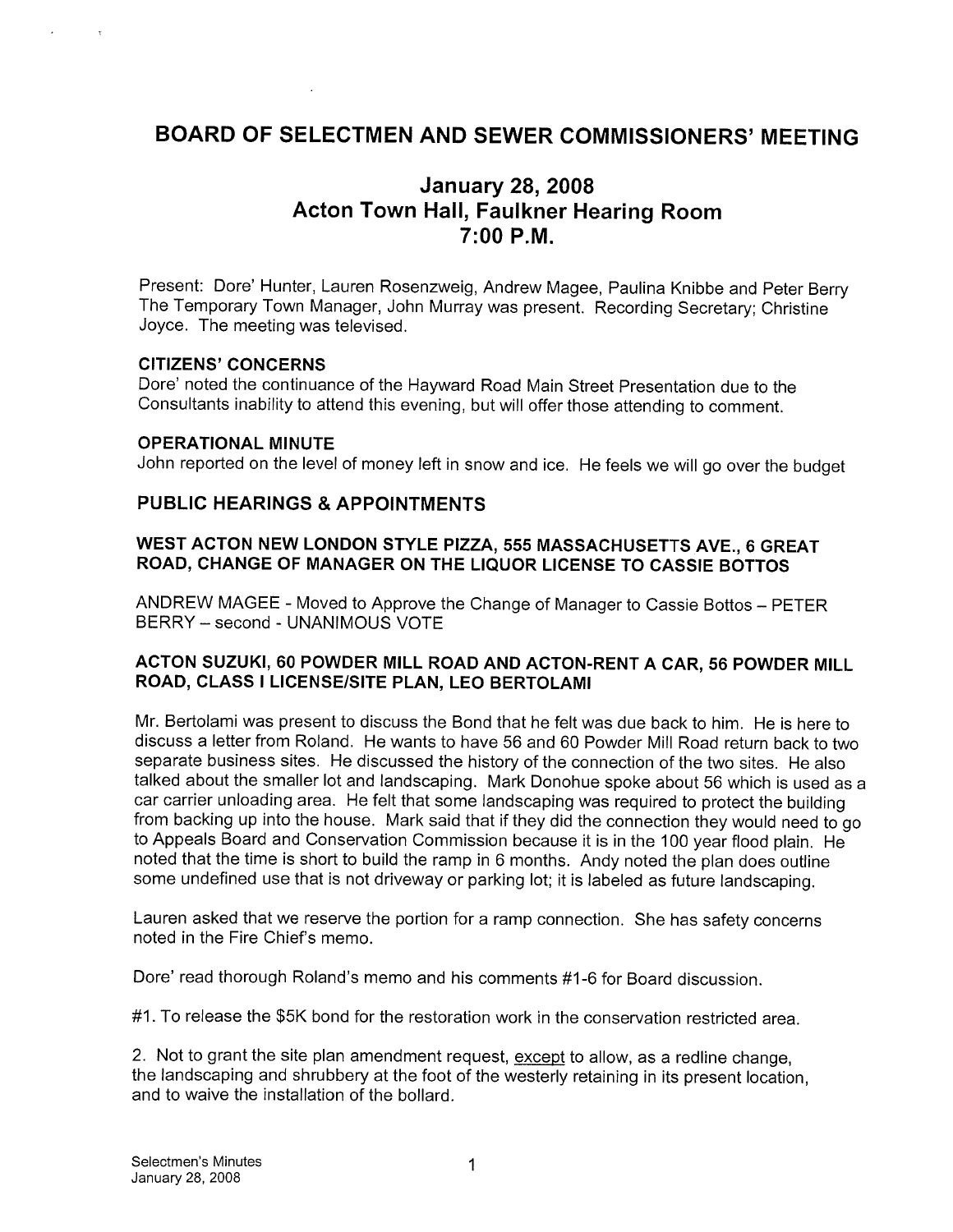3. To require a cash bond in the amount of \$1 5K as performance guarantee for the completion of the outstanding items (i.e. ramp/driveway connection to 56 Powder Mill Road, parking lot striping, signage) which must be posted before the current temporary license expires on January 31, 2008.

4. To issue a new temporary license - subject to receipt of the above bond on or before January 31, 2008 - that is valid until June 1, 2008. (Note: the construction items are difficult / impossible to do in winter)

5. To condition clearly that renewal or extension of that new temporary license, or conversion to a full license, beyond June 1, 2008 shall be contingent upon full compliance of the site at 60 Powder Mill Rd. with the site plan as last approved by 2nd Decision Amendment of July 17, 2007, except as redlined above, and the delivery to the Town Building Department by May 21, 2008 of an as-built plan that proves compliance.

6. To state clearly that there will be no further consideration of the matter and that the dealer licenses will terminate unless there is full compliance with the above.

Leo discussed ramp and he feels it works well. He felt that the iron ramp would require the leveling of the site which would include removal of the Doll House and the Prescott Building. He wants to keep the unloading area and does not want a ramp built.

Dore' noted the difficulty with following this subject and wanted to get it wrapped up and done. Dore' asked John if he had any other suggestions on how to bring to a conclusion and get a compliant site. John said he had nothing further. The real concern it is a site plan that had a ramp and then it didn't but the final issue was noted on the plan.

Dore' said he felt we could release the landscaping bond. Dore' asked the other board members for their comments.

Andy corrected the Bond issue that it was with the Conservation Commission for the fencing that was installed too close to the Assabet River. The fence toward Maynard for a walk way but disagreed with the February date for release of the Bond. Regarding the ramp, we have an email from the Fire Chief in March 2007 he was invited to a meeting with all interested parties. It was fully vetted with engineers and lawyers. Now, Mr. Bertolami says he may have to level the lot and destroy the buildings. Andy cautioned any landscaping on 60 Powder Mill Road with regard to the River Front Act and what was required from DEP. Andy wanted a letter that they are comfortable with it. Leo will get the letter and send a copy to the board.

Lauren said she had no problem with bond release. #2 is fine. #3 to require a cash bond and agrees to hold it until they are addressed. #4 to issue a new temporary license to June, depending on the ramp. #5 renewal or extension of the temporary license.

Leo said that he does not want to construct the ramp. She asked his intention and he said that he will be putting the rental back at 56. She would consider a trade off that they keep the doll house and the Prescott Building in perpetuity in a deed restriction.

Paulina said that she has not been involved and would like two things happen: to have the ramp work it would be better that 56 become a parking lot. She said that the Fire Chief said this is for safety and she puts that before anything else. The Chief said it is needed.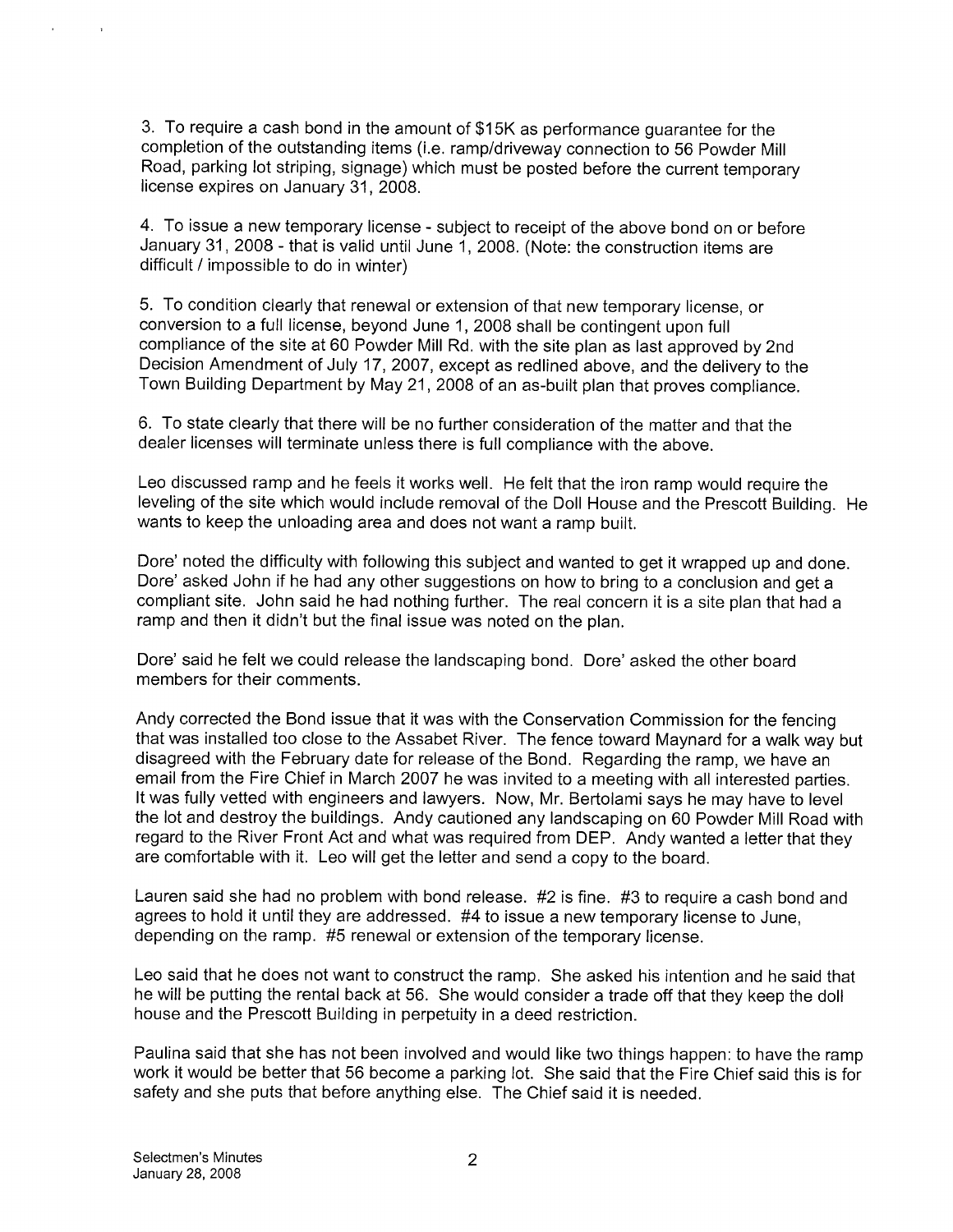Peter said that it was required on the plan as a potential fire lane. Dore' said the ramp would be put in. Dore' said that too much time is being spent on this and now there is a need for a meeting again about this with all the parties.

Lauren said that fencing that was put in is attractive and the buildings have been upgraded she felt that the Board should look at the site and get together with the Fire Chief and to keep the reserve on the connection. She wants to know why the building would have to be destroyed for construction of a ramp for safety. Paulina said she would like to see the site and she gives a great deal of weight to the Fire Chief's opinion.

Leo said that the Fire Chief wants the Ramp. And he wants to have site plan amendment and have the licenses for both and have it as two properties so the ramp would not be required.

Dore' felt we could release the Bond, we have a site plan amendment request, and the Board would like to make a site visit before addressing this. We need to extend the license for a month to February 28<sup>th</sup>. We need to put it back on the agenda. Dore' said that we must have a requirement that the applicant make a clear request in writing of what he wants from the Board,

LAUREN ROSENZWEIG — Moved to release the \$5,000 Bond and to further require the applicant to present to the Board a written request of what he is asking the Board to do. And to extend the license to February 28<sup>th</sup> PETER BERRY -second. UNANIMOUS VOTE

#### MAIN STREET (Route 27) AND HAYWARD ROAD TRAFFIC IMPROVEMENT STUDY

Dore' noted that we are not getting the main presentation due to the absence of the consultant.

Bill Mullin handed out a memo from TANS and read it to the Board. The Traffic Light was not needed according to the consultant.

The Board discussed the various suggestions made by the consultant.

Bruce Stamski said the cost will be Phase <sup>1</sup> \$150,000 Brook Street in the range of \$60,000 and another \$20,000 for side walks. The impact of the changes doesn't have an impact on the corridor. Lauren asked if the \$150,000 was construction only. Paulina asked about reconfiguration of Brook Street and asked if the design was included in the \$80,000.

Brian Bendig commented on the issue. He does not want a roundabout in Acton Center. Mr. Peterson said that the grade improvement at Brook Street be funded. He said we need to do something at Concord and Newtown.

#### RICHARDSON'S CROSSING LLC, 113 CENTRAL STREET, MARSH VIEW, LLC, 93 CENTRAL STREET, 40B REQUEST FOR COMMENT

Jim D'Agostine presented the plan of the proposed 40B's. They plan on building four capes on each site. Andy asked about wet land issues on the Richardson's crossing and there is no water on the other site. Lauren asked about sidewalks on Central Street. Andy noted we get two units out of this plan.

#### SELECTMEN'S BUSINESS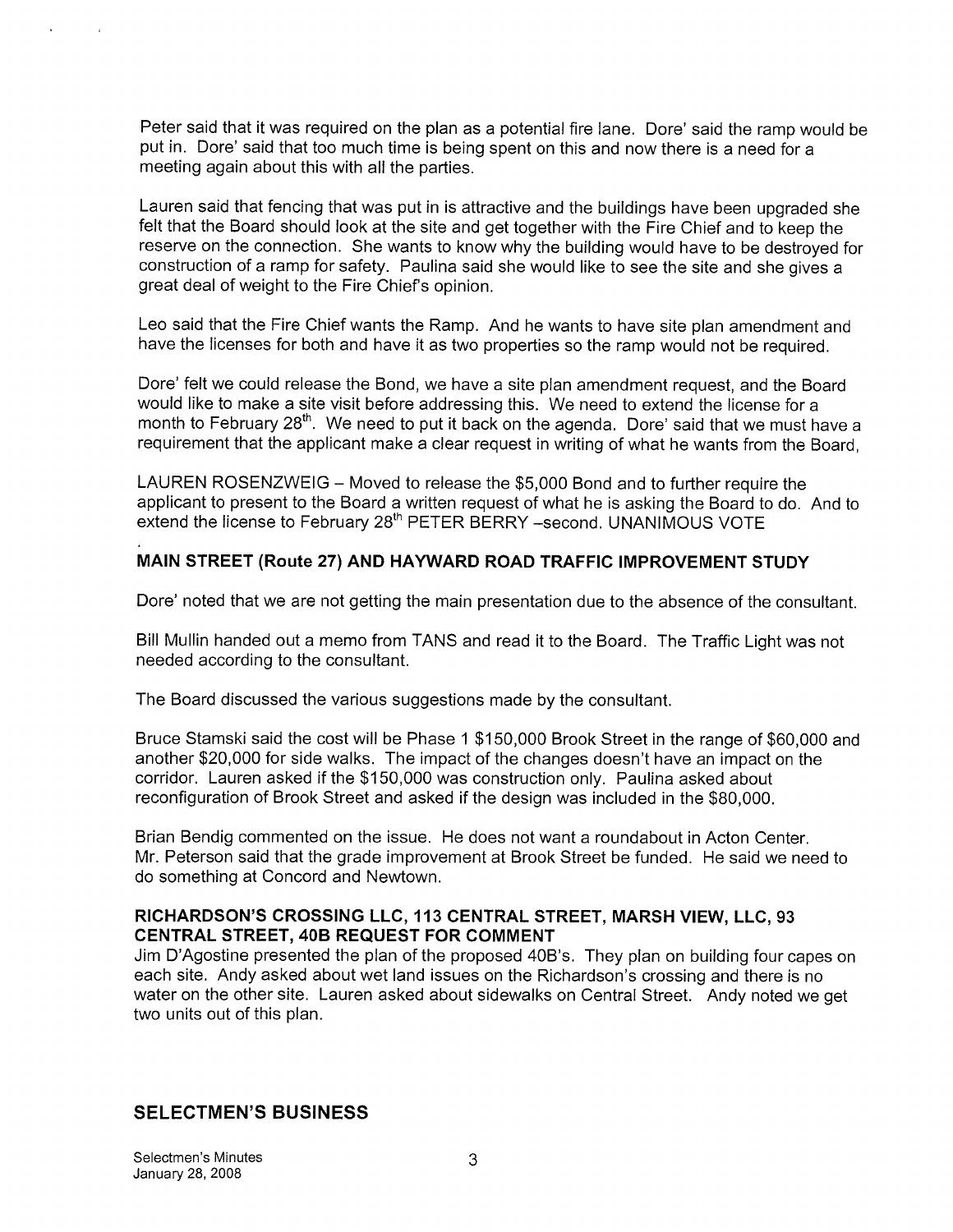# FY09 BUDGET POLICY, ALG DISCUSSION

Franny Osman updated the Board on the activities of TAC and asked how much is budgeted in 2009 for paying for an intern or Consultant. The board said \$10,000. Franny said if we go with a student we would need someone to oversee this person. She said we could hire some one for \$20,000 to do the leg work and to fill out the application.

Paulina discussed her charts for making the recommendations. They began by discussing the Yellow ones. She said it was important how much would be paid out of NESWC and what from taxation.

Dore' noted he has no issues with removing the items in red. Andy agreed to remove all red items.

Dore' said we now need to talk about yellow. Prevention of Family Violence/bullying: Dore' would like to see a written game plan and who can help now. Paulina felt we should cut it and doesn't think the police are the right place to put this. She also noted that if we go ahead with the Deputy Chief and Police Officer they are increasing the safety in this Town. Andy said he would have it deferred to next year. All Agree. Change from Yellow to Red.

Lauren noted that she thinks it is a serious problem and that there are a lot of people who need this Prevention of Family Violence program.

NPDES compliance: Andy spoke to Doug about this and he feels it is important to stay on top of this permit and legally important also. Andy said we are not behind other communities. He asked Doug if he could go forward with less funding. He said Doug said he would do it because it is an important issue. Lauren concurs and felt that we needed to get this done before the State comes. Paulina says we need to do this as it prevents problems and is the right thing to do, and could support \$35,000. Peter thinks it is important environmental issue.

Camp Acton Composting Toilet — Paulina said that she changed her mind and could support and make it available. It would provide a way for the Camp Acton to be used more for camping. It was agreed to keep it at \$30,000.

NARA Pavilion: Pauline asked about the t possibility of it being a CPC project. Andy felt that this would be funded under CPC.

Lauren discussed the funding for Community Shuttle. She said that we could fund at \$15,000 and get matching funds from United Way. John did not want staff to pick up another project. We need a professional to prepare this application. Dore' said that we should put this in at \$20,000. Paulina agreed and did not want to lose this and to move forward with the effort to get matching funds.

John spoke about the 275 Anniversary plans. John said that we drop that to \$20,000 he said we need at least a year and a half to plan this event. Paulina after looking at it could support \$20,000. The board felt we should put in \$6,000 for Fireworks.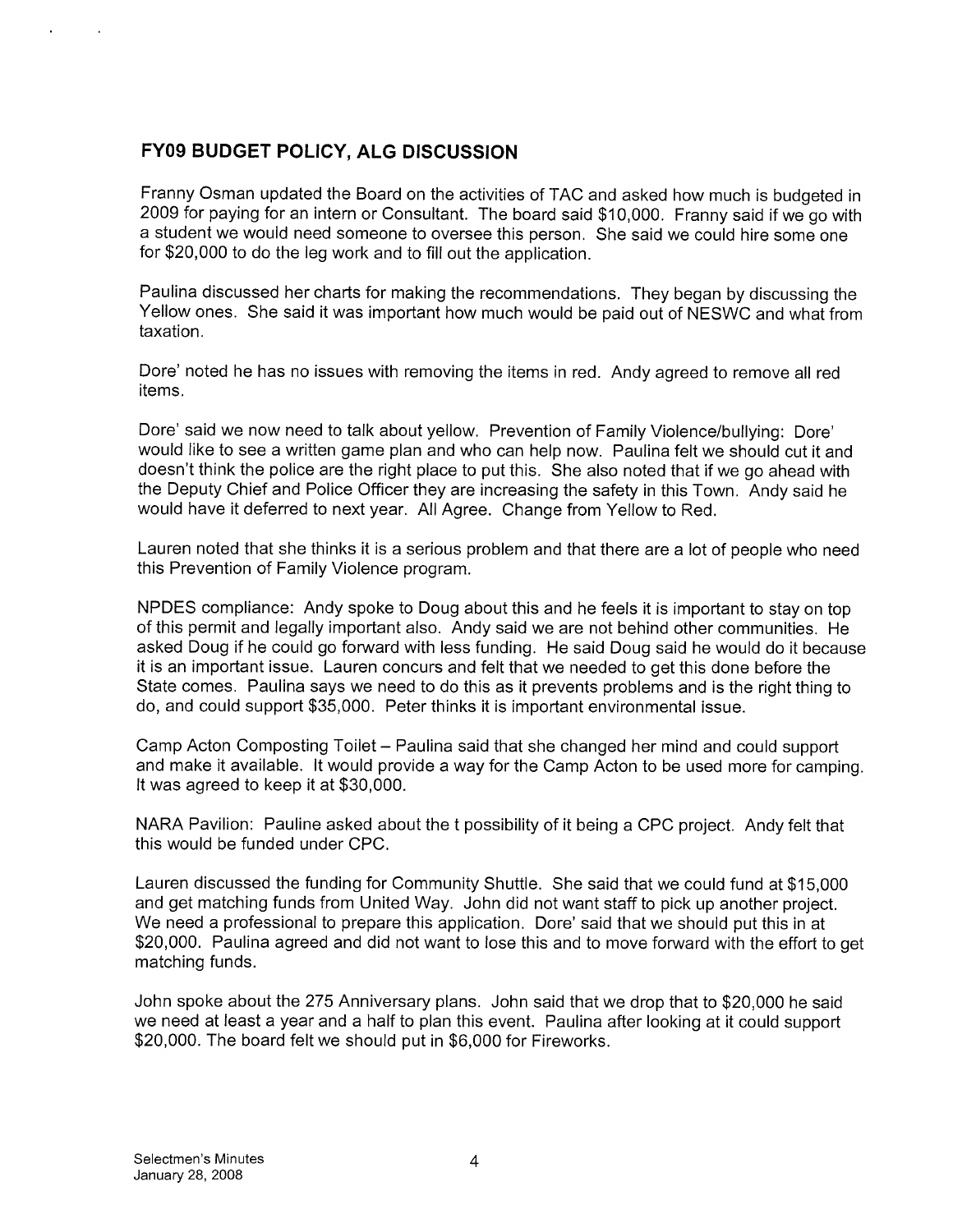We had \$2.4 million of cuts made in the beginning. Andy noted his reaction to the statement made by Allen Nitcheim that we were spending. Andy noted that we have done more cutting than spending. Andy noted that the funds available for capital are less than they were last year.

Paulina said she wanted to increase the Sunday Library hours. Dore' also supported this opening on Sunday.

Dore' spoke about Fire Overtime, we need to monitor this and have the Manager keep on top of the issue. Andy noted that there probably was room in this. John suggests it be moved into the Town Manager's Budget and have them monitor this quarterly. Paulina said that she will be much harsher next year if it is not working.

Andy said that he would move the Main Street Traffic project up and ESCO down into NESWC. Andy would consolidate the NARA improvements and move into NESWC.

Paulina wanted a place holder for the \$150,000 for Main Street Traffic and have the \$60,000 Brook Street shaving off to next year.

Peter noted we are in tight economic times and our aid from the State will go down, and thinks back to 2002 and said we may face those same issues at the State. He would be in favor of spending our savings instead of loading it in to the tax base. Peter thinks it is a good idea to lend the money to the Schools for boiler, etc.

#### ACTON HEALTH INSURANCE TRUST - FISCAL YEAR 2009

Peter wanted to be sure the Board was aware of what is going on with rates. The trust is very healthy and we had a good year and we have \$4 million at this time and will hold the rates flat. We will continue with Blue Cross Master Health Plus, but we would want to increase it by 8% and the school plans will decrease by 3% because the schools negotiated higher co-pays. He said the budget will have a <sup>1</sup> .6% increase. Rates will be voted at the end of February.

#### OTHER BUSINESS

FETAG - Dore' wanted to get the computer generated plans on the Web. The Board said they would like it noted it was a former Board that voted this. He also wanted the article he wrote be in the Beacon and the Web.

Peter spoke about the Wireless Draft and Planning Board will be addressing on Feb 12<sup>th</sup>. He needs to get the Board's input.

Lauren spoke about EDC and that they are suggesting a change to light industrial districts that<br>will be discussed by the Planning Board on Feb 12<sup>th</sup>.

Roland drafted a special article to address municipal exemptions.

#### TOWN MANAGER'S REPORT

#### NONE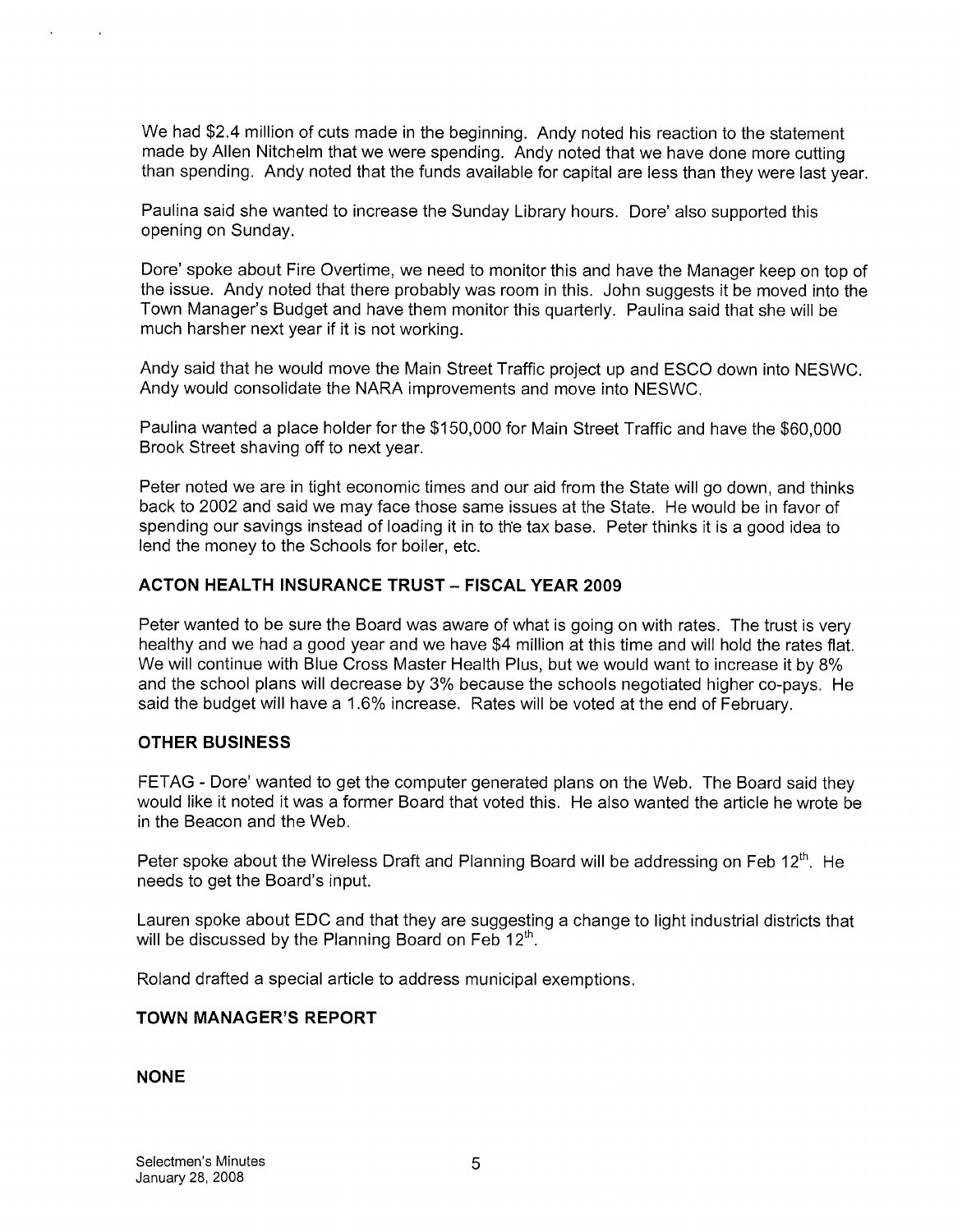#### CONSENT AGENDA

Quail Ridge — Lauren removed herself from the room as she is a member, It was held by Andy - Andy questioned the document and wanted to look into it more. Andy noted that 20 million gallons were withdrawn without a permit from State or the Acton Health Department. He felt we should read the MEPA letter which outlines some of their problems.

Quail Ridge, Paulina too wanted to look over this before voting to sign this document.

It was decided to take it up again later. John was asked prepare a brief of the document.

John said they came before the State and admitted the over withdrawal by them. BOH is requiring them to do supplemental items instead of a fine.

LAUREN ROSENZWEIG — Moved to appoint all four volunteers to the VCC as verbally requested by Chairman Hunter. PAULINA KNIBBE — second. UNANIMOUS VOTE

Paulina asked to hold minutes of the December 17 meeting until she had time to review them.

Dore' wanted to hold the appointment of Ms. Friedrichs until he had a chance to speak with her.

Now that he has had a chance to talk with her, DORE' HUNTER — Moved to appoint Terra Freidrichs as an Alternate member of HDC. PETER BERRY — second. UNANIMOUS VOTE.

Extra Info Nursing Service — The Board asked for the Manager to explain these requests. The Board approved.

Extra Info, Kate Chung to be appointed to the Sidewalk Advisory Committee. The board approved this appointment

LAUREN ROSENZWEIG — Moved to accept the Consent Agenda except for held items. ANDREW MAGEE — second. UNANIMOUS VOTE

#### EXECUTIVE SESSION

**NONE** 

Clerk. Board of Selectmen

Date  $\lambda$ 5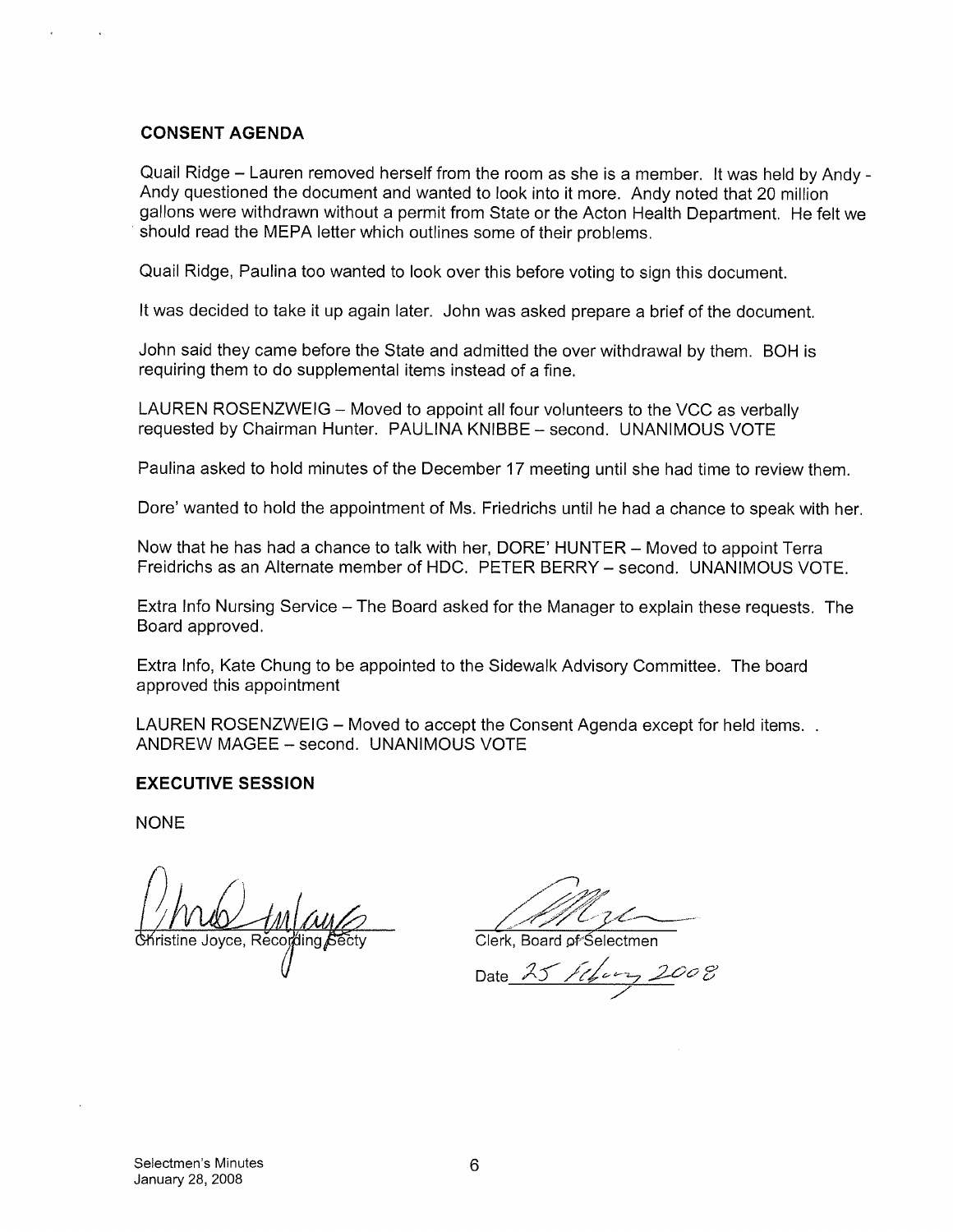# BOARD OF SELECTMEN & SEWER COMMISSIONERS' MEETING AGENDA

Francis Faulkner Meeting Room Town Hall January 28, 2008 7:00 PM

I. CITIzENs' CONCERNS

# II. PUBLIC HEARINGS AND APPOINTMENTS

#### 1. 7:02 OPERATIONAL MINUTE The Town Manager will provide a brief report on topics of interest.

2. 7:15 CHANGE OF LIQUOR LICENSE MANAGER, WEST ACTON NEW LONDON STYLE PIZZA, 555 MASS AVE, FROM NICHOLAS BOTTOS TO CASSIE BOTTOS

> Enclosed please find materials in the subject regard, for Board consideration.

3. 7:25 ACTON SUZUKI, 60 POWER MILL ROAD AND ACTON RENT A CAR, 56 POWDER MILL ROAD, CLASS <sup>I</sup> LICENSE/SITE PLAN, LEO BERTOLAMI

> Enclosed please find materials in the subject regard, for Board consideration.

4. 8:00 MAIN STREET (RTE. 27) AND HAYWARD ROAD TRAFFIC IMPROVEMENT STUDY

> Enclosed please find materials in the subject regard, for Board consideration.

5. 8:40 RICHARDSON'S CROSSING LLC, 113 CENTRAL STREET, 40B REQUEST FOR COMMENT

Enclosed please find materials in the subject regard, for Board consideration.

6. 8:50 MARSH VIEW LLC, 93 CENTRAL STREET, 40B REQUEST FOR COMMENT

> Enclosed please find materials in the subject regard, for Board consideration.

## III. SELECTMEN'S BUSINESS

## 7. FY09 BUDGET DISCUSSION

Enclosed please find materials in the subject regard, for Board consideration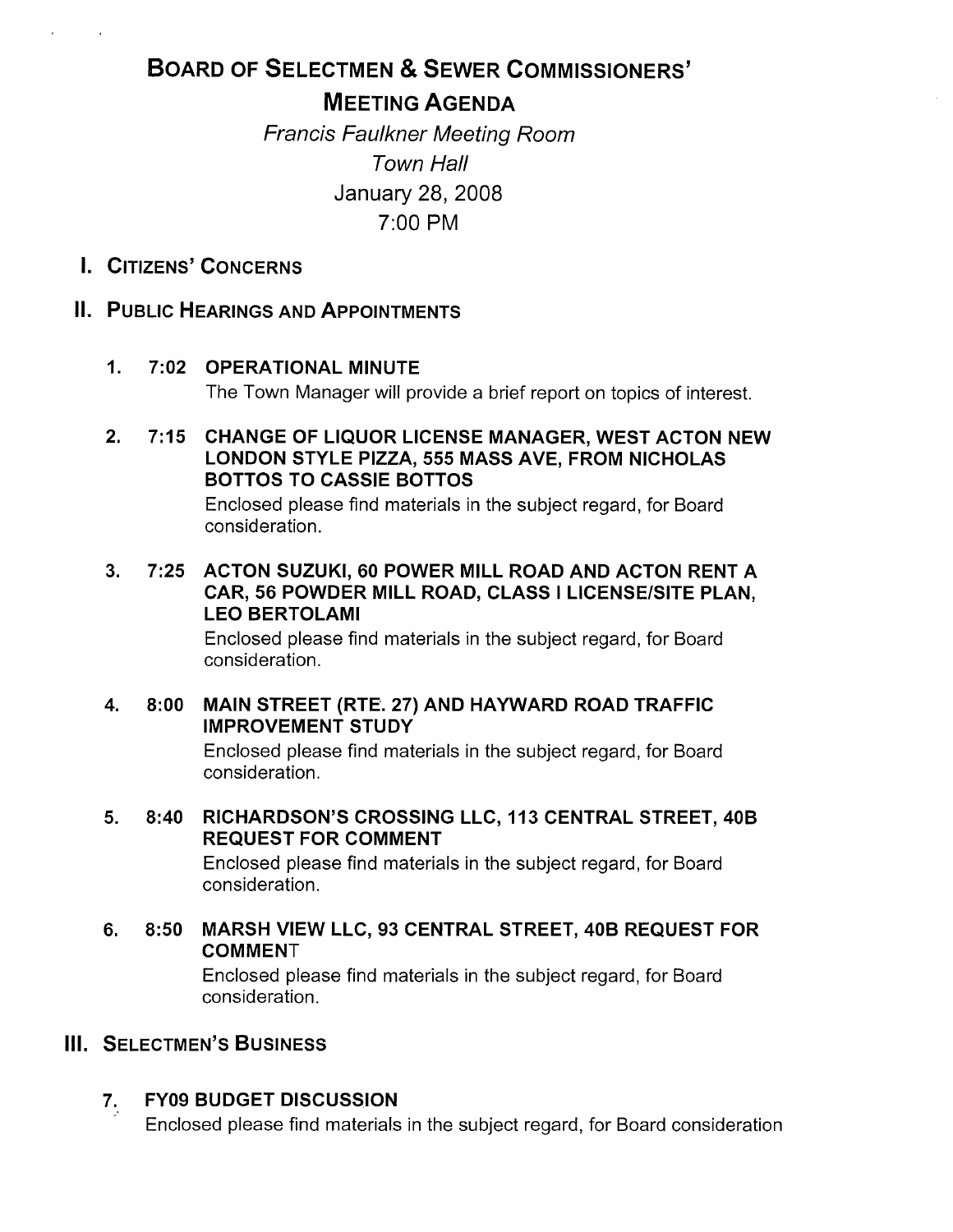#### 8. ACTON HEALTH INSURANCE TRUST - FISCAL YEAR 2009 PROJECTIONS

Enclosed please find materials in the subject regard, for Board consideration.

- 9. OTHER BUSINESS
- IV. TOWN MANAGER'S REPORT
- V. CONSENT AGENDA
	- 10. ACCEPT MINUTES, BOARD OF SELECTMEN, DECEMBER 17, 2007 Enclosed please find materials in the subject regard, for Board consideration.
	- 11. FREEDOM'S WAY, HERITAGE ASSOCIATION, INC., 2009 DUES REQUEST

Enclosed please find materials in the subject regard, for Board consideration.

12. STREET ACCEPTANCE DOCUMENTS, MAIN STREET AND PARKER **STREET** 

Enclosed please find materials in the subject regard, for Board consideration.

- 13. ONE DAY LIQUOR LICENSE REQUEST, LE LYONNAIS RESTAURANT. Enclosed please find materials in the subject regard, for Board consideration.
- 14. QUAIL RIDGE SETTLEMENT AGREEMENT, VIOLATIONS OF BOARD OF HEALTH PERMITS

Enclosed please find materials in the subject regard, for Board consideration.

15. GEORGIA E. WHITNEY MEMORIAL FUND REQUEST FOR APPROVAL OF EXPENDITURE FOR THE 2008 CREELEY AWARD, ACTON MEMORIAL LIBRARY, JOHN ASHBERY, POET

Enclosed please find materials in the subject regard, for Board consideration.

- 16. APPOINTMENT, ASSOCIATE NON-VOTING MEMBER, BOARD OF HEALTH, JOSEPH R. IANELLI, APPOINTMENT TO EXPIRE 6/3112011 Enclosed please find materials in the subject regard, for Board consideration.
- 17. DISPOSAL OF OBSOLETE MATERIALS, ACTON MEMORIAL LIBRARY Enclosed please find materials in the subject regard, for Board consideration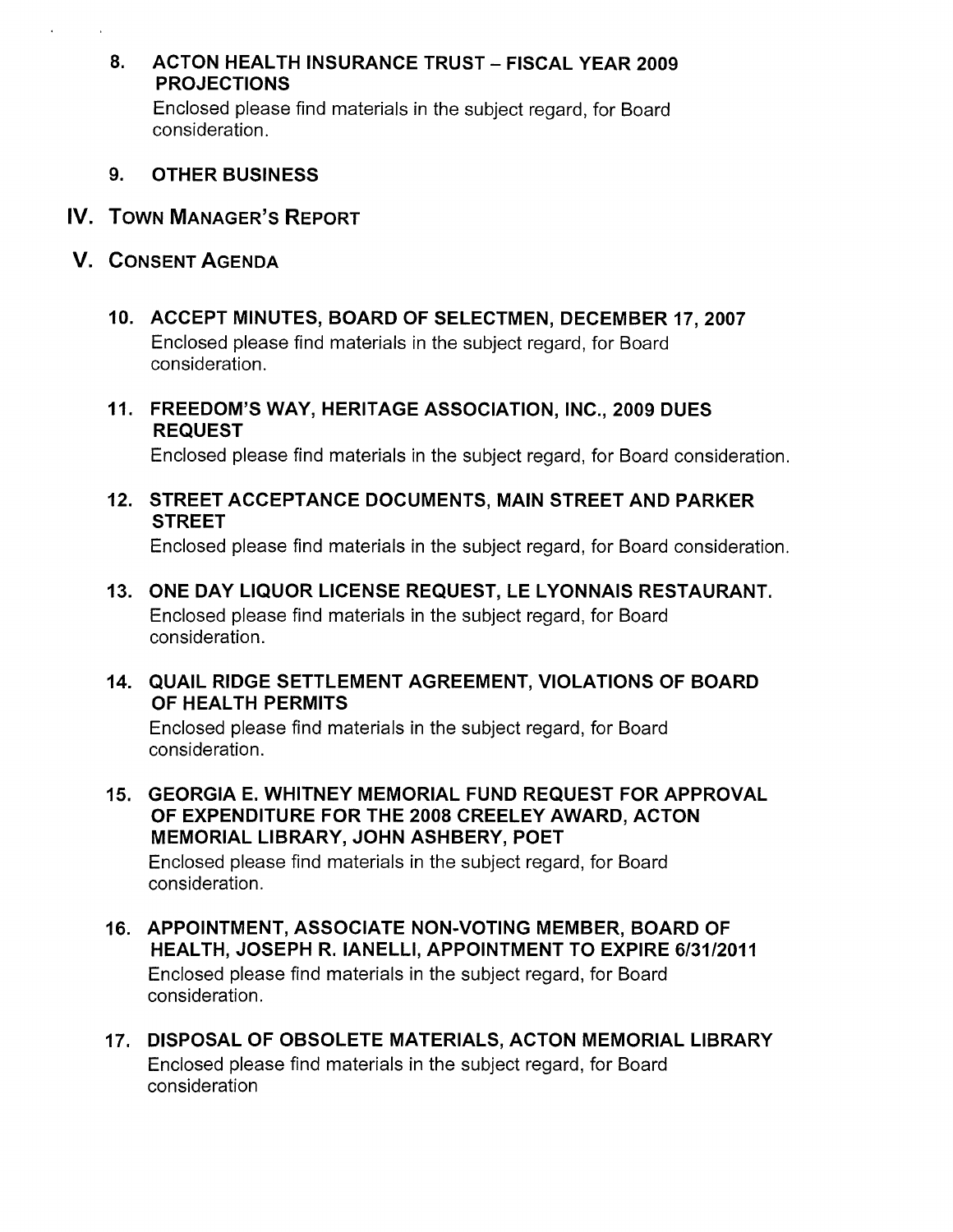#### 18. DISPOSAL OF OBSOLETE MATERIALS, WEST ACTON CITIZENS' LIBRARY

Enclosed please find materials in the subject regard, for Board consideration.

# 19. ACCEPT GIFT, RECREATION DEPARTMENT

Enclosed please find a gift of \$200.00 from Huntington Learning Center, to be used to support Winterfest activities, for Board consideration.

# 20. ACCEPT GIFT, RECREATION DEPARTMENT

Enclosed please find a gift of \$200.00 from Acton Toyota to be used to support Winterfest, for Board consideration.

# 21. ACCEPT GIFT, RECREATION DEPARTMENT

Enclosed please find a gift of \$75.00 from Serafina Ristorante to be used to support Winterfest, for Board consideration.

# 22. ACCEPT GIFT, RECREATION DEPARTMENT

Enclosed please find a gift of \$1,000.00 from the Cambridge Savings Bank, to be used to fund the traveling Rainforest Reptiles, for Board consideration.

# 23. ACCEPT GIFT, RECREATION DEPARTMENT

Enclosed please find a gift of \$25.00 from Applebee's Neighborhood Grill & Bar, to be used in the silent auction at Winterfest, for Board consideration.

# 24. ACCEPT GIFT, RECREATION DEPARTMENT

Enclosed please find a gift of a signed poster of the Patriots Cheerleaders from the New England Patriots Cheerleaders, valued at \$50.00, to be used in the silent auction at Winterfest, for Board consideration

# 25. ACCEPT GIFT, RECREATION DEPARTMENT

Enclosed please find a gift of an Autographed Photo of Red Sox pitcher, Jonathan Papelbon valued at \$150.00, from the Boston Red Sox Community Relations, to be used in the silent auction at Winterfest, for Board consideration.

# 26. ACCEPT GIFT, POLICE DEPARTMENT

Enclosed please find a gift of \$250.00 from Capizzi and Company to be used to support Youth Programs through the Police Department, for Board consideration.

# 27. ACCEPT GIFT, WEST ACTON CITIZENS' LIBRARY

Enclosed please find a gift of \$1,750.00 from the Citizens' Auxiliary to be used to pay architectural services related to the exterior of the building, and to reframe the Library Charter, for Board consideration

# VI. EXECUTIVE SESSION